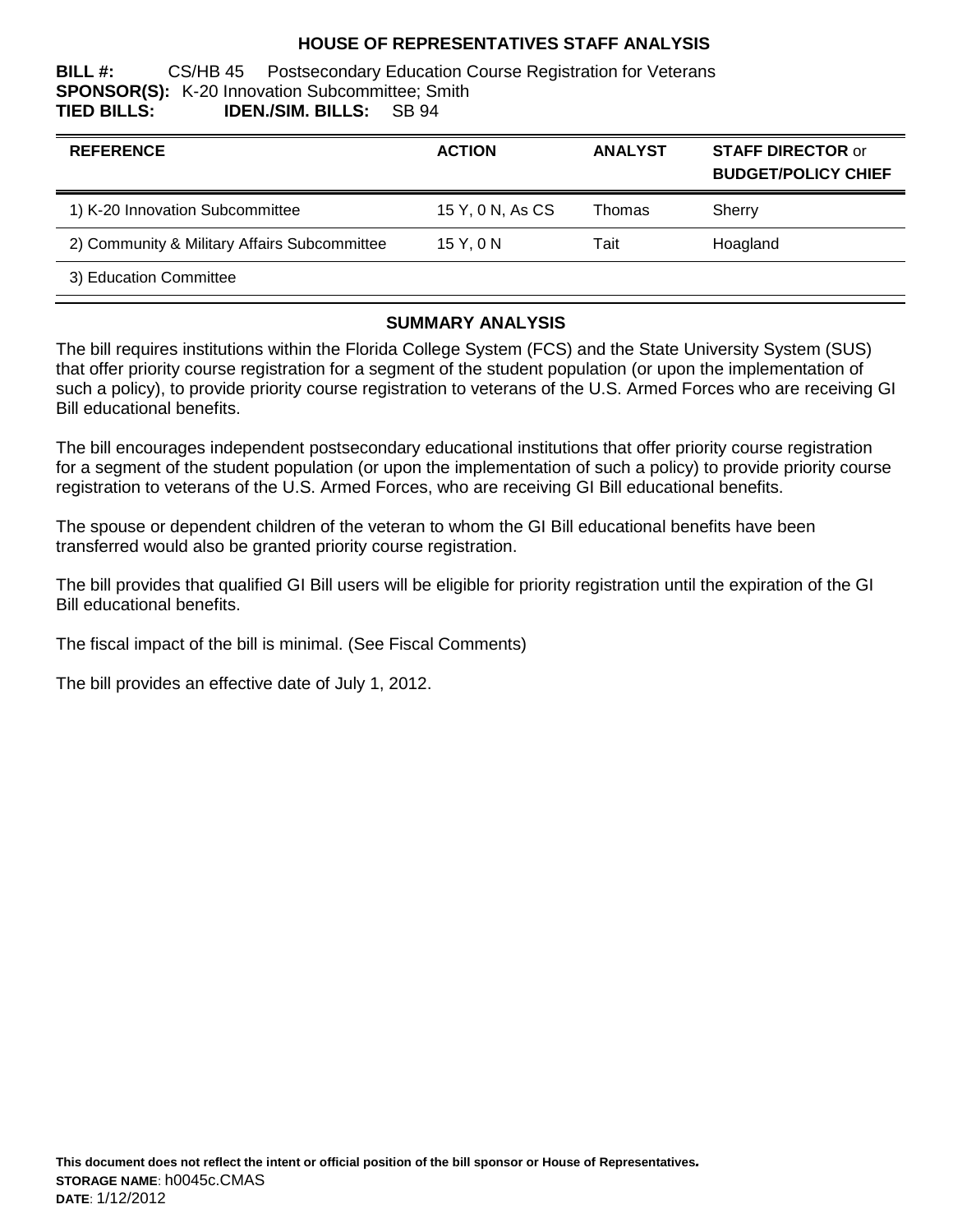#### **FULL ANALYSIS**

## **I. SUBSTANTIVE ANALYSIS**

### A. EFFECT OF PROPOSED CHANGES:

#### **Present Situation**

#### **Priority Course Registration**

Florida laws authorize colleges and universities to establish rules and policies to govern admission of students to programs and courses within the institutions. All State University System and Florida College System institutions have priority course registration for designated groups of students as a component of their admission policies.<sup>1</sup>

Priority course registration allows designated groups of students at colleges and universities to register for courses for an upcoming semester before the entire student population is able to register. Some examples of groups of students who may typically be eligible for priority course registration at institutions that implement such a policy include: upper division students, student athletes, students with disabilities, honors college students, and student veterans.

Postsecondary institutions are currently not required to offer veterans of the U.S. Armed Forces priority when registering for courses based on their status as a veteran. $2$  It is at the discretion of both public and private institutions of higher education whether or not to offer priority course registration and to determine which groups of students would be eligible. If an institution does not offer priority registration for veterans, students who are veterans register for courses at the same time as the general student population.

Currently, the following public colleges and universities offer priority course registration for veterans: Florida International University, Florida State University, the University of South Florida, Tallahassee Community College, St. Petersburg College, Northwest Florida State College, and Miami-Dade College. The institutions licensed by the Commission for Independent Education (Commission) currently enroll veterans but do not generally provide priority course registration for a segment of the population.<sup>3</sup>

For those veterans who attend institutions that do not provide priority course registration for veterans using the GI Bill, the Department of Veterans Affairs provided the following example: if a veteran using the GI Bill is a junior registering for classes, the veteran may have to wait for the seniors to register first. Then, the veteran would have to compete with other juniors to register for the class seats still available. If the veteran is unable to register for classes required for the degree, he or she would be unable to take non-degree electives to maintain full-time enrollment status and could receive a reduction of benefits through the GI Bill.<sup>4</sup>

## **Federal GI Bill Education Benefits Programs for Veterans**

The U.S. Department of Veterans Affairs (VA) administers a variety of education benefit programs, commonly known as the GI Bill, for veterans pursuing higher education. The most commonly utilized GI Bill benefits include the Montgomery GI Bill Active Duty and the Post 9/11 - GI Bill. The Post 9/11 -

discharged or released under honorable conditions only or who later receive an upgrade discharge under honorable conditions, notwithstanding any action by the U.S. Department of Veterans Affairs on individuals discharged or released with other than honorable discharges.

<sup>4</sup> Telephone conversation with Department of Veterans Affairs Office (November 8, 2011).

 $\overline{a}$ 

<sup>&</sup>lt;sup>1</sup> For public universities, the Florida Board of Governor's regulation 1.001(4)(a)3., authorizes the board of trustees of each state university to adopt university regulations or policies relating to the admission and enrollment of students, which would include priority course registration policies. Section 1007.263, F.S., governs admissions of students to Florida College System institutions.<br><sup>2</sup> Section 1.01(14), E.S. defines the term "veteren" as a person who serves in the acti Section 1.01(14), F.S. defines the term "veteran" as a person who serves in the active military, naval, or air service and who was

<sup>3</sup> Department of Education Analysis, *Bill Analysis for HB 45* (August 17, 2011).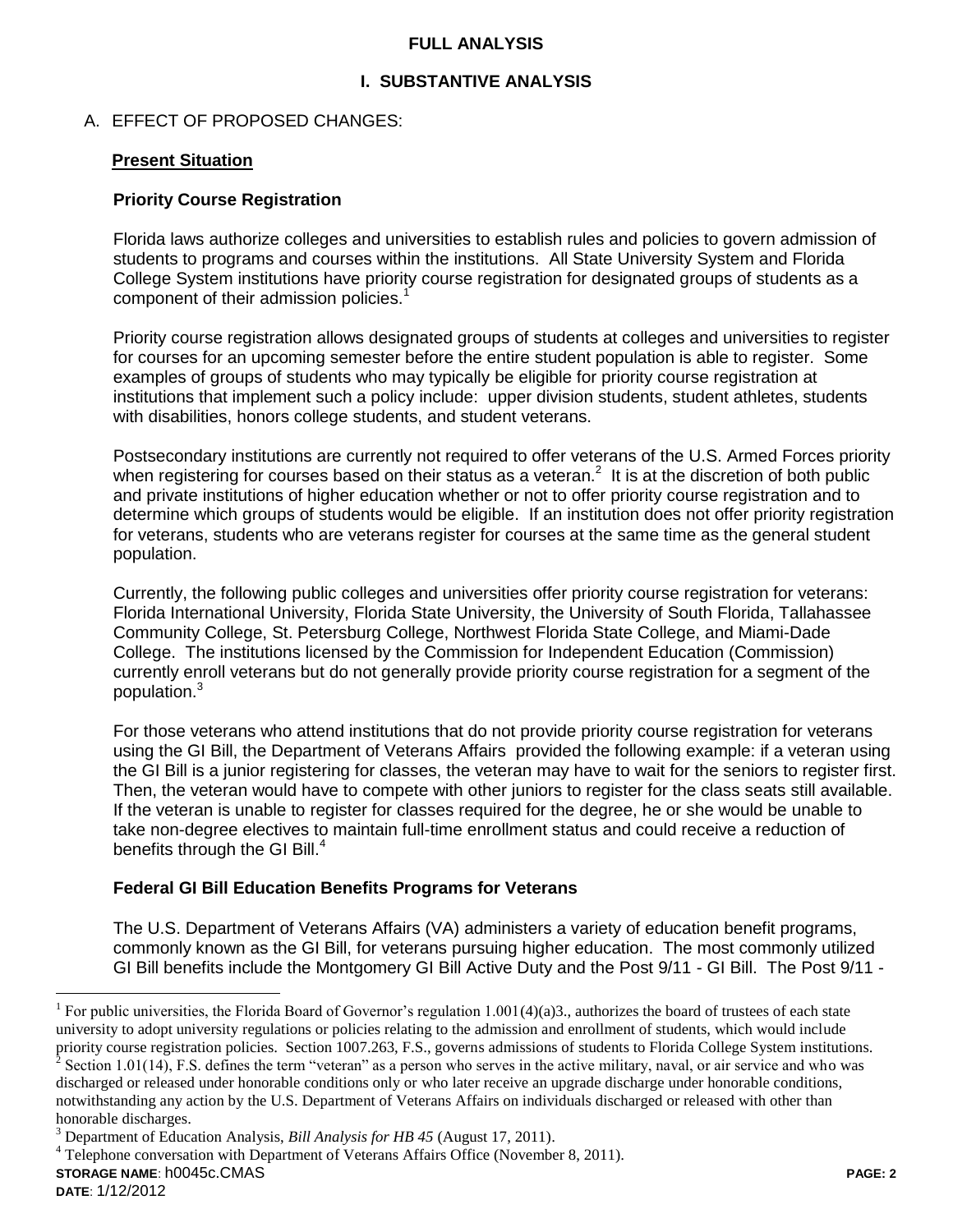GI Bill is the most recent adaptation of the GI Bill and offers substantially enhanced financial assistance compared to the Montgomery GI Bill.

*The Montgomery GI Bill Active Duty (MGIB-AD) Educational Assistance Program (Chapter 30 of Title 38, U.S. Code)* 

The benefits outlined in chapter 30 are available to veterans who served on active duty service beginning on or after July 1, 1985. In order to use benefits under the MGIB-AD, service members must serve on active duty for a minimum of two years and receive a fully honorable discharge. Recipients receive one month of benefits for each month of active duty.

The GI Bill monthly payment rate is determined by two factors: student status (full time, half time, or part time) and duty status. In most cases a student would be considered a full time student if he or she is taking 12 or more credits per semester. If a student is on active duty, the GI Bill will only reimburse for the actual tuition and expenses. Once a student leaves active duty service, the GI Bill will pay the full payment rate regardless of the actual cost of tuition.<sup>5</sup>

*The Post 9/11 Veterans Educational Assistance Program (Post-9/11) (Chapter 33 of Title 38, U.S. Code)* 

In order to qualify for chapter 33 benefits, a service member must have served on active duty for a minimum of 90 days after September 10, 2001. A veteran's eligibility for benefits under this chapter expires 15 years from the date of the last discharge. Individuals eligible under chapter 33 are entitled to 36 months of educational assistance. Service members enrolled in the Post-9/11 GI Bill program are able to transfer unused education benefits to their spouses or children.

The new Post 9/11 GI Bill, which went into effect on August 1, 2009, provides education benefits for service members who have served on active duty for 90 or more days since Sept. 10, 2001. These benefits are tiered based on the number of days served on active duty, creating a benefit package that gives current and previously activated National Guard and Reserve members the same benefits as active duty service members.<sup>6</sup>

## **Veterans in Florida**

Florida's population of 1.6 million veterans is the third largest in the nation, after California and Texas.<sup>7</sup> Florida is home to approximately 127,000 veterans whose ages range from 18-34, which demonstrates a significant concentration of "college age" veterans who may be interested in pursuing higher education either at the undergraduate or the graduate level.

Both nationwide and in Florida, there has recently been an influx of veterans on college campuses. Nationwide, the number of veterans enrolling in colleges has increased to approximately 800,000 veterans using the GI Bill in 2010, which is an increase of 40 percent from 2009. $8$  In Florida there is a large student veteran presence in universities and colleges. For the 2010 academic year, 10,966 veterans and/or spouses or dependent children were enrolled in the State University System of

<sup>8</sup> Trevor Hughes, *Vets Go From Combat to Campus*, USA Today, April 12, 2011, *available at* [http://www.usatoday.com/news/education/2011-04-11-college-vets\\_N.htm](http://www.usatoday.com/news/education/2011-04-11-college-vets_N.htm)

 $\overline{a}$ 

**<sup>5</sup>** Active Duty Montgomery GI Bill User's Guide *available at* [http://www.military.com/education/content/gi-bill/active-duty-gi-bill](http://www.military.com/education/content/gi-bill/active-duty-gi-bill-users-guide.html)[users-guide.html](http://www.military.com/education/content/gi-bill/active-duty-gi-bill-users-guide.html)

<sup>6</sup>New Post 9/11 GI Bill Overview *available at* [http://www.military.com/education/content/gi-bill/new-post-911-gi-bill-overview.html.](http://www.military.com/education/content/gi-bill/new-post-911-gi-bill-overview.html) 7 Florida Department of Veterans' Affairs 2009-10 Annual Report *available at* [http://www.floridavets.org/pdf/ann\\_rprt\\_10.pdf](http://www.floridavets.org/pdf/ann_rprt_10.pdf)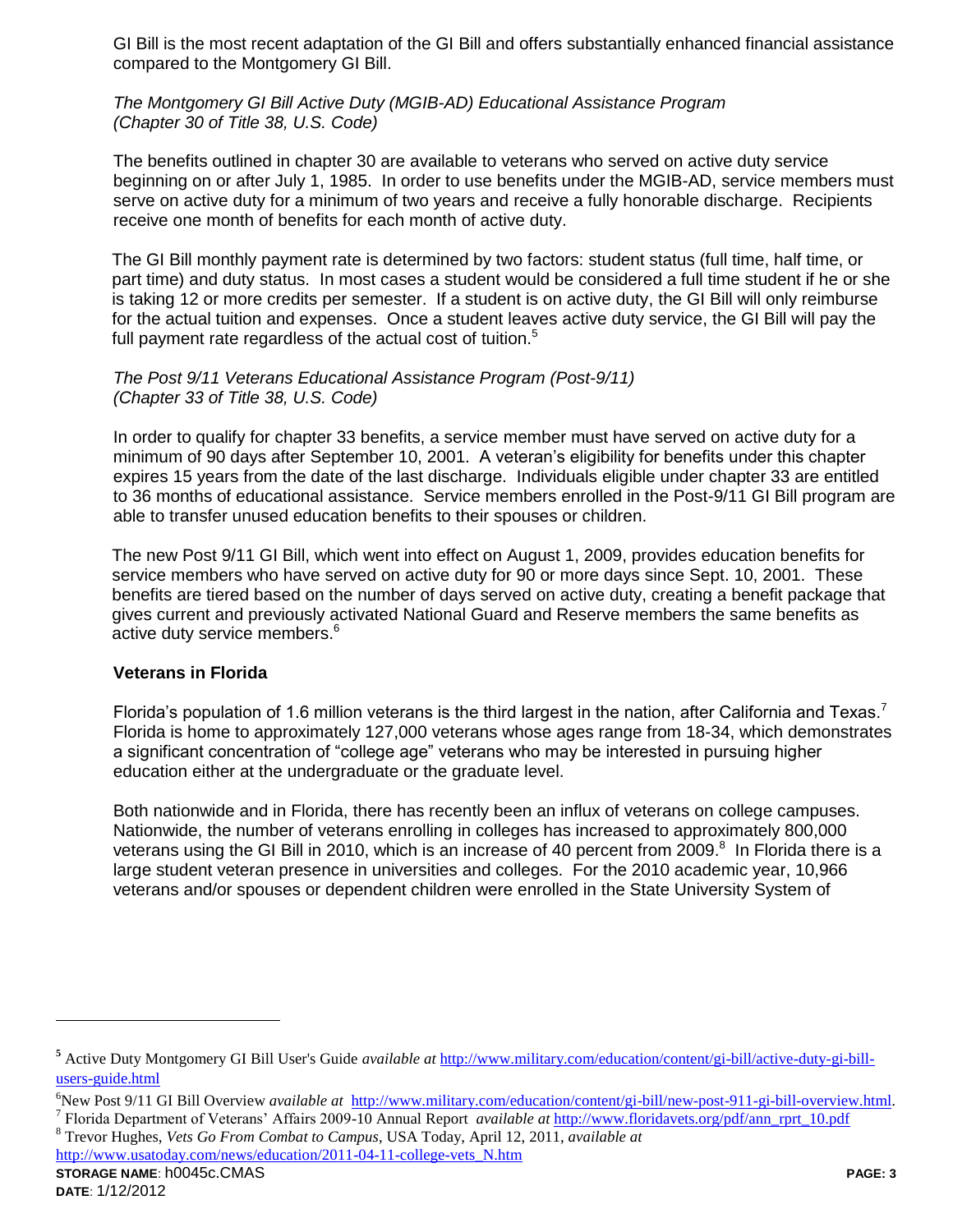Florida;<sup>9</sup> 15,604 in the Florida College System;<sup>10</sup> 16,500 in private for-profit institutions; and 4,490 in private non-profit institutions.<sup>11</sup>

# **Effect of Proposed Changes**

This bill is intended to extend priority registration opportunities to veterans if the institution offers such opportunities to other students. More specifically, the bill requires institutions within the Florida College System and the State University System that offer priority course registration for a segment of the student population, or upon the implementation of such a policy, to provide priority course registration to veterans of the U.S. Armed Forces who are receiving GI Bill educational benefits. The bill also allows for the spouse or dependent children of the veteran to whom the GI Bill educational benefits have been transferred to be granted priority course registration. The bill will enable veterans who are utilizing GI Bill educational benefits to have greater access to available courses, thereby decreasing the number of excess hours taken by veterans and reducing the time to graduation.

The bill encourages independent postsecondary educational institutions<sup>12</sup> that offer priority course registration for a segment of the student population, or upon the implementation of such a policy, to provide priority course registration to veterans of the U.S. Armed Forces who are receiving GI Bill educational benefits. The spouse or dependent children of the veteran to whom the GI Bill educational benefits have been transferred must also be granted priority course registration. Since independent postsecondary institutions are not required to implement a priority course registration policy, the impact on veterans enrolled in those institutions will depend upon whether a policy is adopted.

The bill provides that qualified GI Bill recipients will be eligible for priority course registration until the expiration of the GI Bill educational benefits.

The bill provides an effective date of July 1, 2012.

- B. SECTION DIRECTORY:
	- **Section 1:** Creates s. 1004.075, F.S., relating to priority course registration for veterans requiring institutions within the Florida College System and the State University System to provide priority course registration for veterans if a priority course registration policy is implemented or exists, providing eligibility requirements.
	- **Section 2:** Creates s. 1005.09, F.S. relating to priority course registration for veterans encouraging certain independent postsecondary educational institutions to provide priority course registration for veterans.
	- **Section 3:** Provides an effective date of July 1, 2012.

# **II. FISCAL ANALYSIS & ECONOMIC IMPACT STATEMENT**

- A. FISCAL IMPACT ON STATE GOVERNMENT:
	- 1. Revenues:

None.

**STORAGE NAME**: h0045c.CMAS **PAGE: 4**  $\frac{\text{ln}(p)}{12}$  Section 1005.02(11), F.S. defines the term "independent postsecondary educational institutions" as any postsecondary educational institution that operates in this state or makes application to operate in this state, and is not provided, operated, and supported by the State of Florida, its political subdivisions, or the Federal Government."

 $\overline{a}$ 

<sup>9</sup> Board of Governors Analysis, *Bill Analysis for HB 45* (September 16, 2011).

<sup>&</sup>lt;sup>10</sup> Email, Florida Department of Education, Division of Florida Colleges (October 28, 2011).

<sup>11</sup> Independent Colleges & Universities of Florida Accountability Report, 13, (2010), *available at*

<http://www.icuf.org/newdevelopment/publications/icuf-accountability-report>